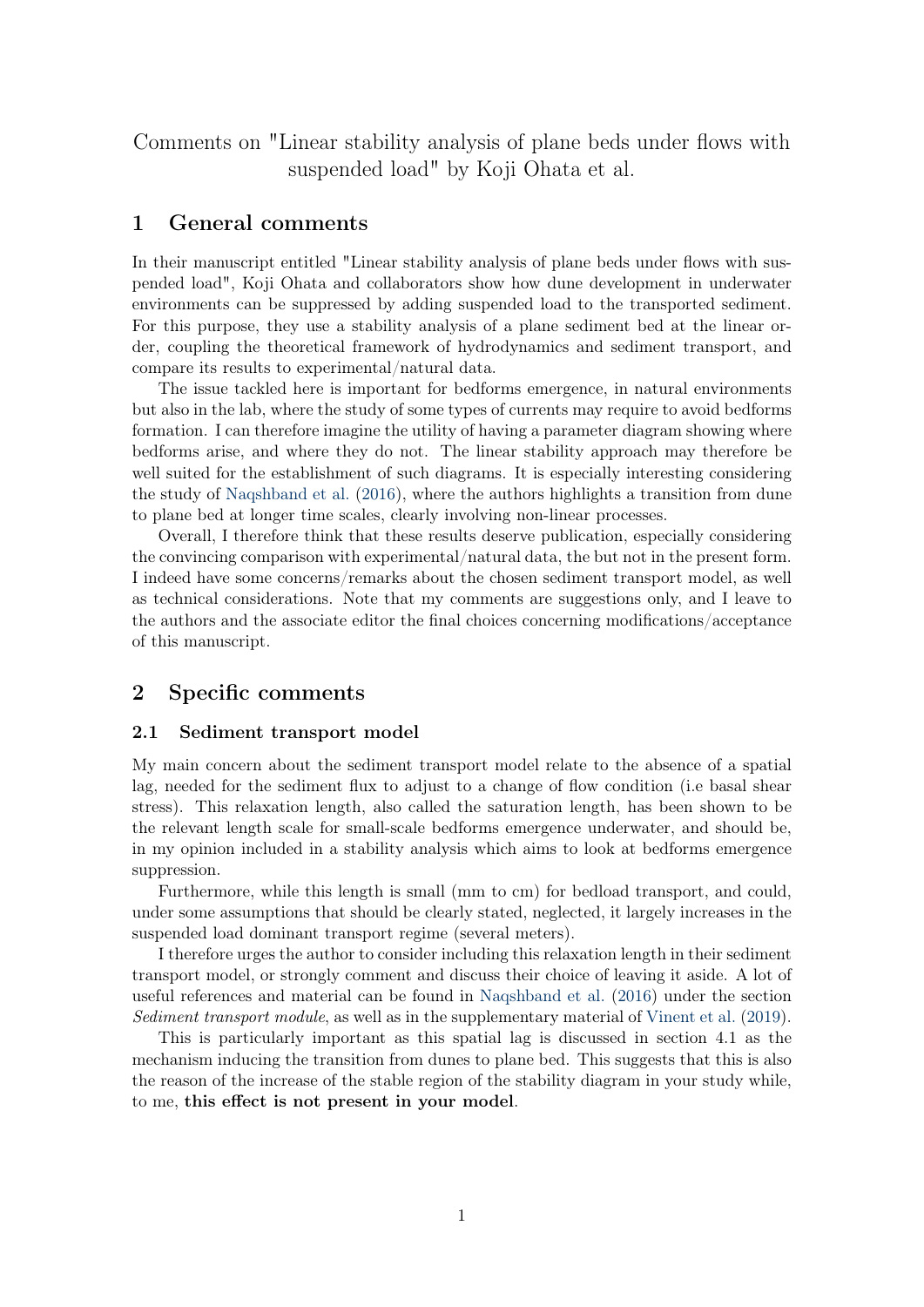### <span id="page-1-0"></span>2.2 Choice and definition of relevant parameters/quantities

I find the definitions and choices of the parameters/quantities used for the theoretical derivation and the final diagrams unclear, for several reasons:

- This is discussed at the beginning of the Methods section, as well as in in section 2.3. It results in things said twice. For example, why the wavenumber can not be used in any axis of the diagrams is explained in lines 298-302 and in lines 53-55. I feel like these two sentences should be grouped, and more generally that the discussion of section 2.3 should come before the derivation of the equations (or at least part of it).
- While I understand why the "classical" space Froude non-dimensional wavenumber can not be used here, I do not think that using a dimensional quantity for a regime diagram is satisfying. From what I have understood of the technical derivation of the equations, it feels like the remaining non-dimensional parameter of the problem could be  $\tilde{D}/\tilde{h_0}$ . However, lines 285 highlights that the growth rate is a also a function of the Particle Reynolds number, as well as the friction coefficient. These two parameters are not discussed later, while in the literature, diagrams for dunes/ripples/bedforms emergence have been used in the  $(Fr, R_p)$ -space (see [\(Vinent et al.,](#page-3-1) [2019\)](#page-3-1) for example). Why don't you use this parameter space instead ? (i.e, it is not trivial for me to got from eq. 101 to eq. 104).
- The authors should clarify the use of non-dimensional and dimensional quantities. This definition arrives only in line 85, while a lot of quantities with and without  $\sim$  are used before. It may be useful to clarify at the very beginning that  $\tilde{X}$  are dimensional quantities and X without  $\sim$  are not.

#### 2.3 Technical derivation

- My main comment concerning the first part, describing the theoretical framework, adresses the use of numbers within literal equations (eq. 41, eq. 55, eq. 60 and others) which are coefficients assumed as constants and calibrated in other studies. For sake of generality, I feel like they should be replaced with symbols, and then given a number when citing the study that calibrate these constants.
- The use of subsections in the formulation of the problem could greatly increase the readability of this section, separating the hydrodynamics, the sediment transport model, the base state etc ..
- I think that part of the technical resolution of the linear stability analysis 2.1.2 might fit better in an appendix, rather in the text itself (especially from line 240 to 283), but it is a personal opinion.

However, as the authors assume that the hydrodynamics adjust instantaneously to the bed evolution, and do no explicit any feedback of the sediment transport on the hydrodynamics, I suggest to solve to hydrodynamics separately from the sediment transport model, as presented in [\(Fourriere et al.,](#page-2-0) [2010\)](#page-2-0). This comment is more a suggestion for later studies.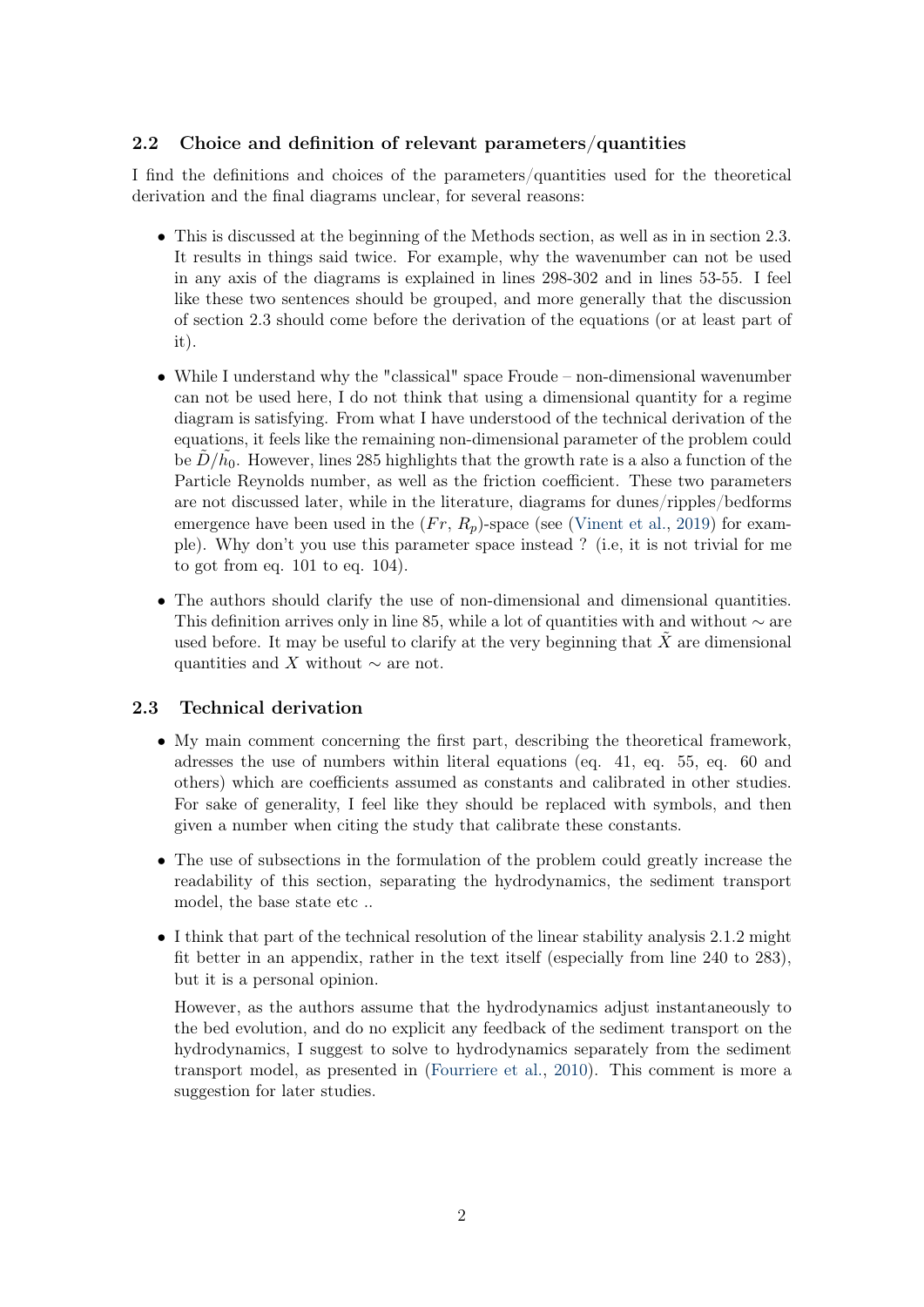# <span id="page-2-1"></span>3 Other comments/technical corrections

- line 66-67: [Fourriere et al.](#page-2-0) [\(2010\)](#page-2-0) have tested (present in the supplementary material) the effect of a moving (growing/propagating) bottom on the resolution of a turbulent flow on a sinusoidal bottom. They should be cited here.
- line 90:  $D$  is a non dimensional parameter. While this is explained by eq. 10, it is misleading as the formulation is the same for the neighboring dimensional quantities (water density, etc ..). See my general comment above.
- line 104: Why can you assume this ? The characteristic times scales should be discussed somewhere.
- line 109-110: Is it always true that the diffusion coefficient of suspended sediments is equal to the turbulent viscosity ? It would be nice to discuss when this assumption is correct or not, and add some references.
- line 116: Why don't you take the coefficients for natural grains instead of smooth spheres ?
- line 171: I think this equation could be simplified by the sole use of a hydrodynamic roughness, later set to a fraction of the grain size. This would remove the use of unused quantities like  $m$  or the 8.5 number inside the equation:

$$
\frac{u}{u_*} = \frac{1}{\kappa} \ln(z/z_0),\tag{1}
$$

with  $z_0 \simeq d/12$ . Note that there should be references to argue on the choice of the hydrodynamic roughness, which has been shown to be modified by the presence of sediment transport.

- lines 303-304: this requires some comments. It does not look trivial to me.
- lines 314: By doing this, you change the particle Reynolds number of an order of magnitude, and thus maybe the state of the sublayer close to the sediment bed (viscous or fully turbulent, i.e smooth vs rough turbulent flow regimes). It has been shown that this is an important number for bedforms emergence [\(Vinent et al.,](#page-3-1) [2019\)](#page-3-1), and I think you should comment on that.
- lines 316: There is many of evidences in the literature of underwater bedforms with wavelengths smaller to much smaller than the flow depth. We may need a comment on why you do not expect them from your model, thus choosing this range for the wavelengths/wavenumbers.
- lines 334: it would be nice te recall the reader what are the physical reasons inducing the stable region, even is the case of bedload transport only. Note that this could also be done when presenting figure 1.

# References

<span id="page-2-0"></span>Fourriere, A., Claudin, P., and Andreotti, B. (2010). Bedforms in a turbulent stream: formation of ripples by primary linear instability and of dunes by nonlinear pattern coarsening. Journal of Fluid Mechanics, 649:287–328. [2,](#page-1-0) [3](#page-2-1)